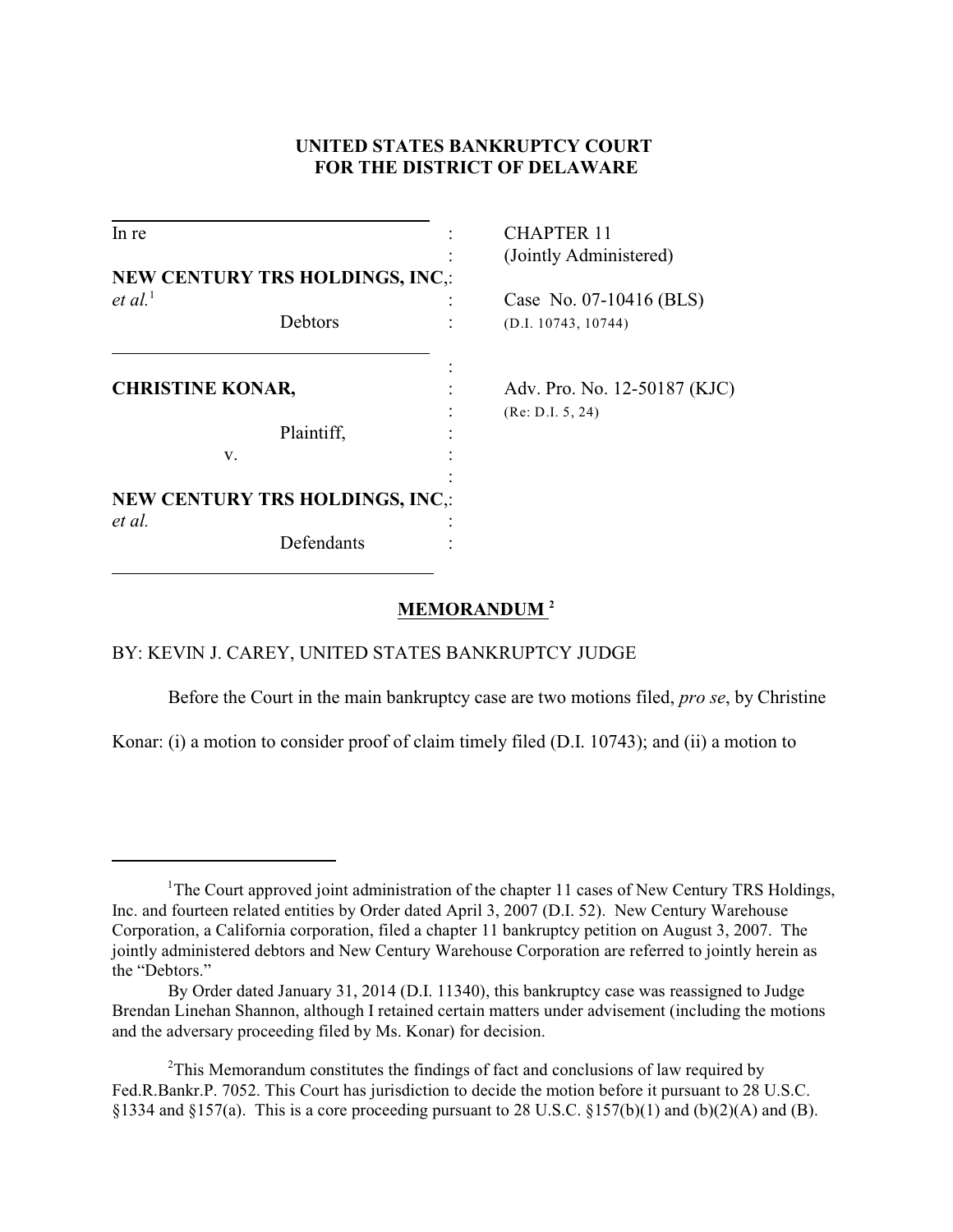amend proof of claim (D.I. 10744) (together, the "Konar Claim Motion").<sup>3</sup> The New Century Liquidating Trust (the "Trust"), by and through Alan M. Jacobs, the Liquidating Trustee (the "Trustee"), filed an objection to the Konar Claim Motion (D.I. 10845).

On or about February 23, 2012, Ms. Konar also filed an adversary complaint against the Debtors, alleging claims of fraud, fraudulent transfer, unjust enrichment, and violations of the Truth-in-Lending Act, the Real Estate Settlement Procedures Act, and the Fair Credit Reporting Act (the "Konar Adversary Claims"). The Trustee filed a motion to dismiss the adversary proceeding (Adv. D.I. 5) on the grounds that the claims are barred, since the complaint alleges that the Debtors' misconduct occurred prior to the bankruptcy filing, and Ms. Konar failed to file a timely claim in the Debtors' bankruptcy case.<sup>4</sup> Ms. Konar filed an objection to the Trustee's motion to dismiss (Adv. D.I. 7) and a motion to dismiss the Trustee's motion to dismiss (Adv. D.I. 8).

On March 11, 2014, Ms. Konar filed the "Motion for Supplemental New Evidence Pleading"(Adv. D.I. 24) (the "New Evidence Motion"). Although the New Evidence Motion was filed in the adversary proceeding, it appears to request the Court's consideration of additional evidence in relation to the Konar Claim Motion. The Trustee filed an objection to the New Evidence Motion (Adv. D.I. 25).

<sup>&</sup>lt;sup>3</sup>Ms. Konar's motion to amend the proof of claim does not increase the amount of the claim, but sets forth further legal argument in support of her request for allowance of the late claim filing. Therefore, the two motions will be considered together. Ms. Konar also sent a letter to the Court dated February 16, 2014 (D.I. 11342), which argues for allowance of filing late proofs of claim in the New Century bankruptcy case. The letter, in its tone, is a plea for a favorable decision, and largely repeats arguments made at the hearing on the Konar Claim Motion.

 $4$ The disposition of the adversary proceeding was held in abeyance pending a decision on the timeliness of the proof of claim.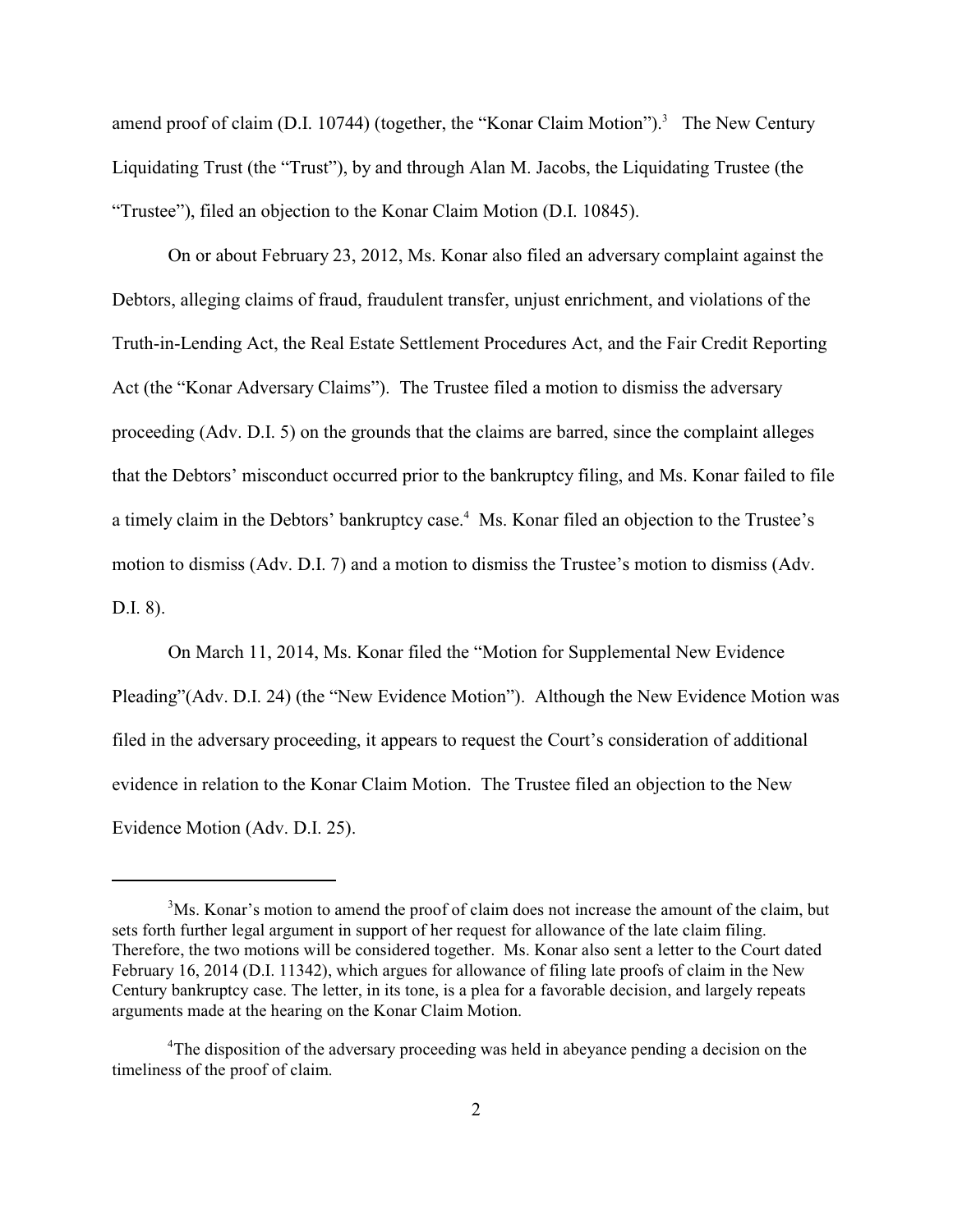For the reasons set forth below, the Konar Claim Motion and the New Evidence Motion will be denied. The Trustee's motion to dismiss the adversary complaint will be granted.

#### FACTS

### (1) The Prepetition Loan Between the Debtors and Ms. Konar

On or about February 27, 2007, Ms. Konar received a loan from Debtor Home123 Corporation in the original principal amount of \$117,600, secured by a lien against her real property located in Wilmington, North Carolina (the "Konar Loan") (Tr. 143:2 - 143:10).<sup>5</sup> Based upon a review of the Debtors' books and records,<sup>6</sup> the Trustee determined that the Konar Loan was sold to Credit Suisse First Boston Mortgage Capital LLC ("Credit Suisse") pursuant to the Amended and Restated Master Repurchase Agreement dated January 31, 2007, between Credit Suisse, as buyer, and the Debtors, as sellers (the "Repo Agreement").<sup>7</sup> (Tr. 143:2 - 144:11, Trustee Ex. 7). In March 2007, the Debtors defaulted under the Repo Agreement and Credit Suisse exercised its rights by, among other things, notifying the Debtors' bank to freeze certain accounts and seizing mortgage loans that were part of Credit Suisse's collateral, including the

 ${}^5$ Citations to the transcript of the evidentiary hearing held on July 12, 2012 are cited herein as "Tr." together with reference to the appropriate page and line numbers.

<sup>&</sup>lt;sup>6</sup>The Trustee is the custodian for the Debtors' books and records. (Tr. 142:19- 142:23).

The Third Circuit described the nature of repurchase agreements in *Bevill, Bresler & Schulman* 7 *Asset Mgmt. Corp. v. Spencer Sav. & Loan Ass'n (In re Bevill, Bresler & Schulman Asset Mgmt. Corp.),* 878 F.2d 742, 743 (3d Cir. 1989) as follows:

A standard repurchase agreement, commonly called a "repo," consists of a two-part transaction. The first part is the transfer of specified securities by one party, the dealer, to another party, the purchaser, in exchange for cash. The second part consists of a contemporaneous agreement by the dealer to repurchase the securities at the original price, plus an agreed upon additional amount on a specified future date.

*Id. See also Calyon N.Y. Branch v. Am. Home Mortg. Corp. (In re Am. Home Mortg., Inc.)*, 379 B.R. 503, 511-515 (Bankr.D.Del. 2008) (describing repurchase agreements).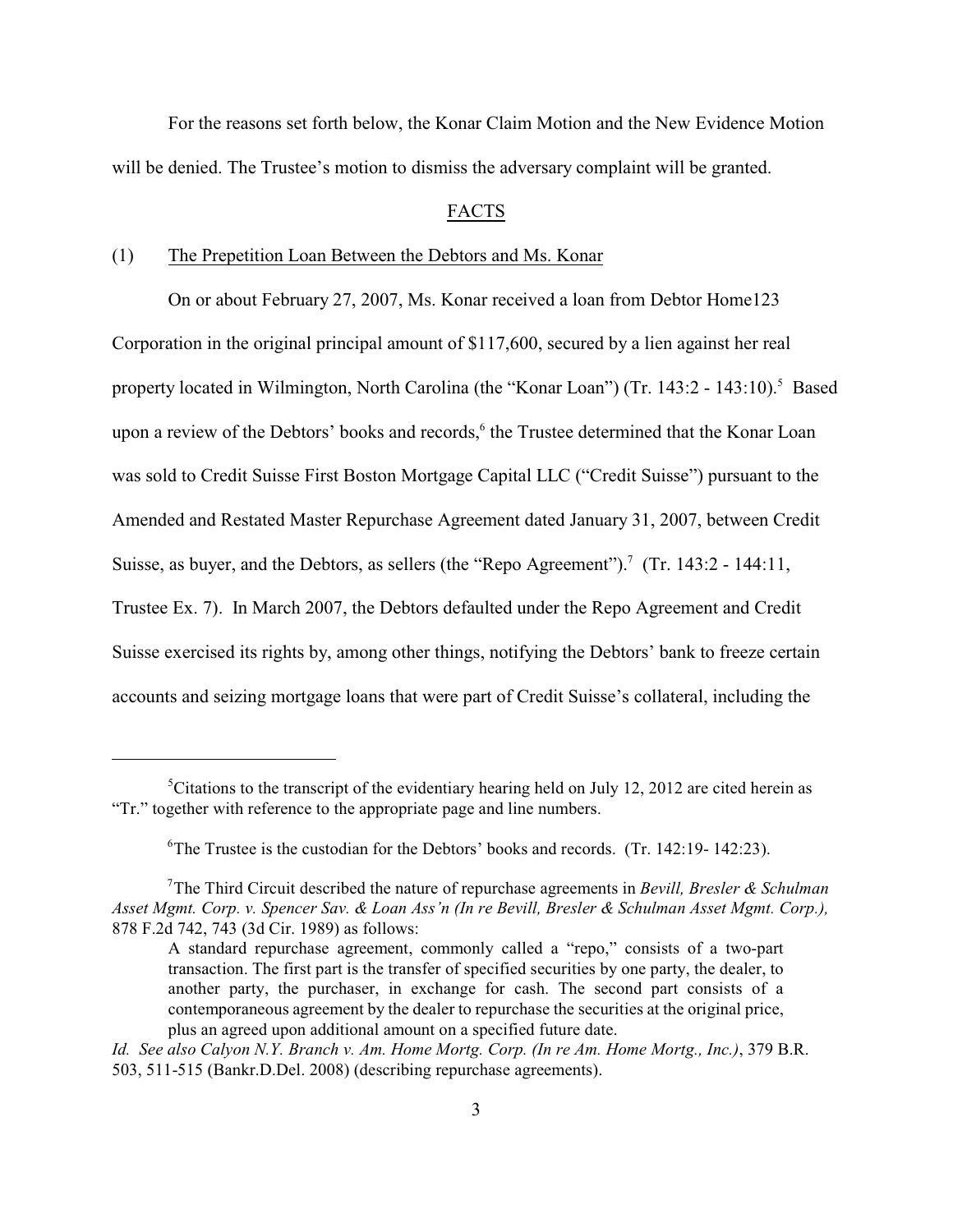Konar Mortgage Loan. (Tr. 145:24 - 149:13, Trustee Ex. 47, 48). After Credit Suisse took ownership of the Konar Loan, it caused servicing of the Konar Loan to be transferred to Select Portfolio Servicing ("SPS") on April 2, 2007. (Tr. 149:8 - 151:12, Trustee Ex. 49). Since the seizure of the loan and the transfer of the servicing rights, the Debtors have not had any interest in the Konar Loan. (Tr. 151:13 - 151:19).

#### (2) The Debtors' Bankruptcy Case

On April 2, 2007, the Debtors filed voluntary petitions for relief under chapter 11 of the Bankruptcy Code. On June 8, 2007, the Debtors filed a motion pursuant to Fed.R.Bankr.P. 2002, 3003(c)(3) and 9007 asking the Court to fix the time within which proofs of claim may be filed (the "Debtors' Bar Date Motion") (D.I. 1173). After a hearing on the Debtors' Bar Date Motion, this Court entered an Order dated June 28, 2007 (the "Bar Date Order") establishing August 31, 2007 at 5:00 p.m. (prevailing Pacific Time) as the deadline for filing proofs of claim in this chapter 11 case (the "Bar Date") (D.I. 1721). On July 9, 2007, the Debtors' claims and noticing agent, Xroads Case Management Service LLC (the "Claims Agent"), filed a Declaration of Service, stating that it mailed a copy of the *Notice of Bar Date* (the "Bar Date Notice") and a proof of claim form substantially similar to Official Form No. 10 to "parties listed on the Master Mailing Matrix as set forth on a list maintained by Debtors' counsel." (D.I. 1861). The Bar Date Order provided that "[t]he Debtors shall cause the Publication Notice to be published once in the national edition of *The Wall Street Journal* and any such other local publications as the Debtors deem appropriate no less than 30 days prior to the General Bar Date." (Bar Date Order, ¶18). On August 3, 2007, the Claims Agent filed affidavits of publication stating that it had published the Bar Date Notice in the *Wall Street Journal* (National Edition) and the *Orange County*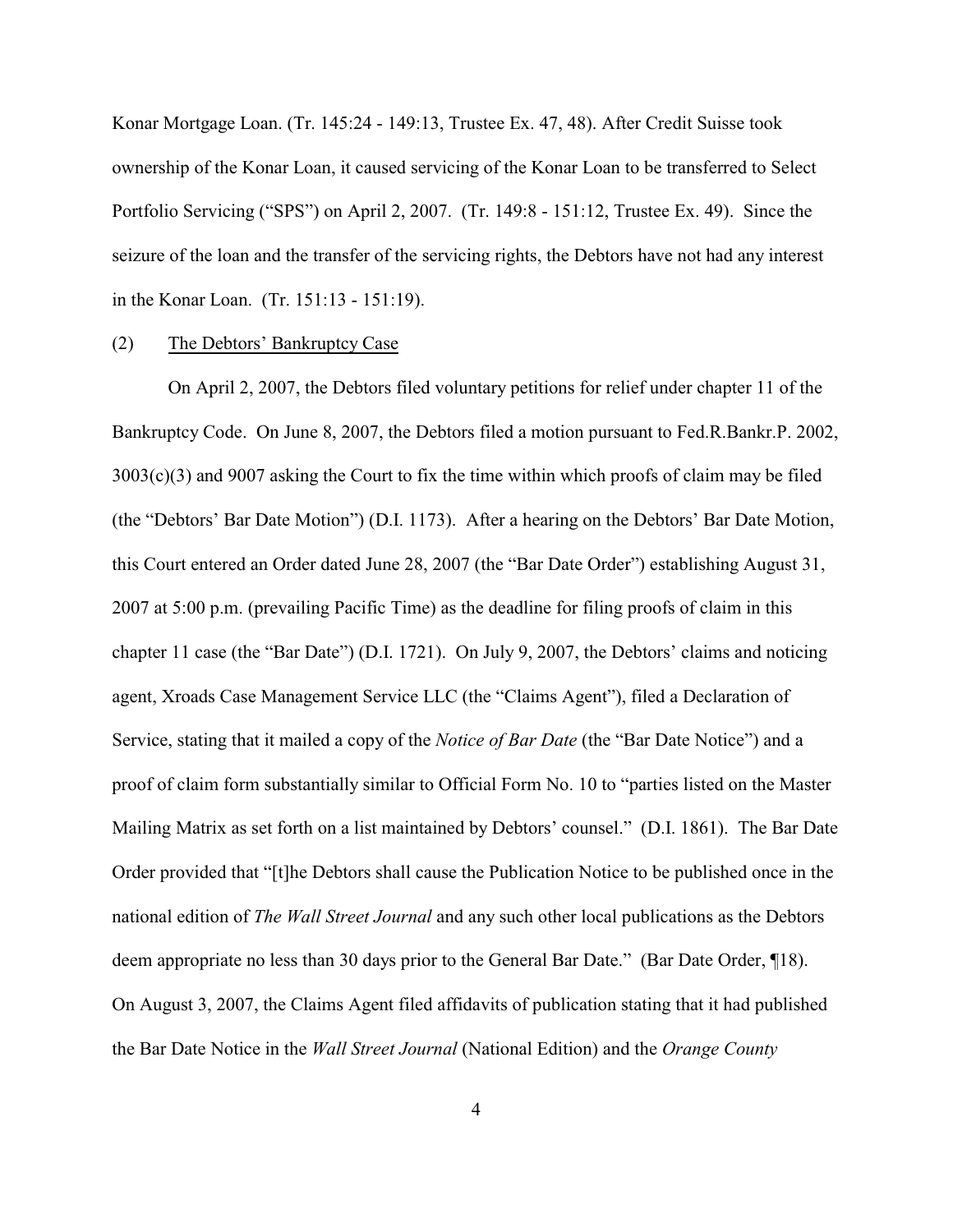*Register* on July 23, 2007. (D.I. 2148 and D.I. 2149).

On November 20, 2009, the Court entered an Order confirming the Modified Second Amended Joint Chapter 11 Plan of Liquidation (the "Modified Plan") (D.I. 9905).<sup>8</sup> The Modified Plan adopted, ratified and confirmed the New Century Liquidating Trust Agreement, dated as of August 1, 2008, which created the Trust and appointed the Trustee.

## (3) The Konar Proof of Claim

On or about February 13, 2012, Ms. Konar filed a proof of claim in the Debtors' bankruptcy case (claim number 4144) asserting a priority claim in the amount of \$1.25 million. The Konar Claim Motion states that the claim is based upon: (a) willful and malicious injury; (b) injunctive relief; (c) "recovery of money Fraudulent Transfer and conveyance;" (d) recovery of money and property; and (e) any and all relief the court deems necessary and proper. (D.I. 10744, p.2). After discovery, limited to the issue of whether the late-filed proof of claim should be considered timely filed, an evidentiary hearing was held at which Ms. Konar appeared and presented evidence and legal argument in support of the Konar Claim Motion, and crossexamined the Trustee's witnesses.

<sup>&</sup>lt;sup>8</sup>This Court entered an Order Confirming the Second Amended Joint Chapter 11 Plan of Liquidation of the Debtors and the Official Committee of Unsecured Creditors Dated as of April 23, 2008 (the "Confirmation Order") on July 15, 2008 (D.I. 8596), which became effective on August 1, 2008. An appeal was taken and, on July 16, 2009, the United States District Court for the District of Delaware issued a Memorandum Opinion reversing the Confirmation Order. On July 27, 2009, the Bankruptcy Court entered the Order Granting Motion of the Trustee for an Order Preserving the Status Quo Including Maintenance of Alan M. Jacobs as Liquidating Trustee, Plan Administrator and Sole Officer and Director of the Debtors, Pending Entry of a Final Order Consistent with the District Court's Memorandum Opinion (the "Status Quo Order") (D.I. 9750). On September 30, 2009, the New Century Liquidating Trust filed the Modified Plan.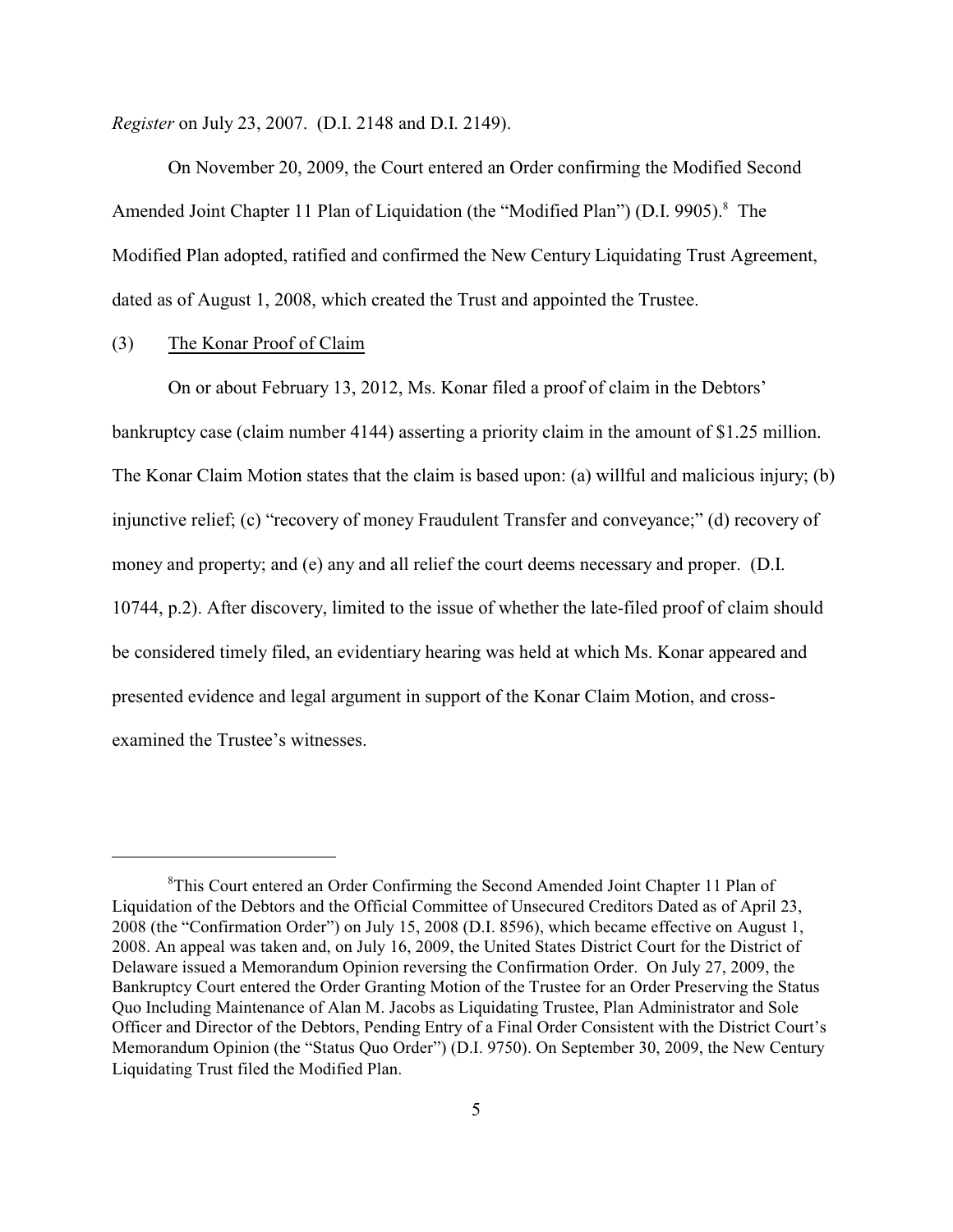#### DISCUSSION

### (1) The Konar Claim Motion: Excusable Neglect Analysis

Ms. Konar filed her proof of claim in the Debtors' bankruptcy approximately four and a half years after the proof of claim Bar Date. Ms. Konar argues that the tardy filing of her proof of claim was due to excusable neglect. "Even when notice satisfies constitutional requirements, a creditor who does not receive actual notice - - or who receives it but for some reason does not timely act upon it - - may seek leave to file a late claim based on 'excusable neglect.'" *In re U.S. Airways, Inc.*, 2005 WL 3676186, \*6 (Bankr. E.D.Va. Nov. 21, 2005). Bankruptcy Rule 9006(b)(1) provides in relevant part:

[W]hen an act is required or allowed to be done at or within a specified period by these rules or by a notice given thereunder or by order of court, the court for cause shown may at any time in its discretion (1) with or without motion or notice order the period enlarged if the request therefor is made before the expiration of the period originally prescribed or as extended by a previous order, or (2) on motion made after the expiration of the specified period permit the act to be done where the failure to act was the result of excusable neglect.

Fed.R.Bankr.P. 9006(b)(1). The burden of proving excusable neglect lies with the late-claimant.

*Jones v. Chemetron Corp.*, 212 F.3d 199, 205 (3d Cir. 2000) ("*Chemetron II"*).

The United States Supreme Court articulated the now well-known excusable neglect standard in *Pioneer Inv. Serv. Co. v. Brunswick Assoc. Ltd. P'ship*, 507 U.S. 380, 113 S.Ct. 1489, 123 L.Ed.2d 74 (1993). When deciding whether a party's neglect of a deadline was "excusable," the *Pioneer* Court held that the determination was "an equitable one, taking account of all relevant circumstances surrounding the party's omission." *Id.* at 395. The *Pioneer* Court then listed four factors for consideration: (i) the danger of prejudice to the debtor; (ii) the length of the delay and its potential impact on judicial proceedings; (iii) the reason for the delay,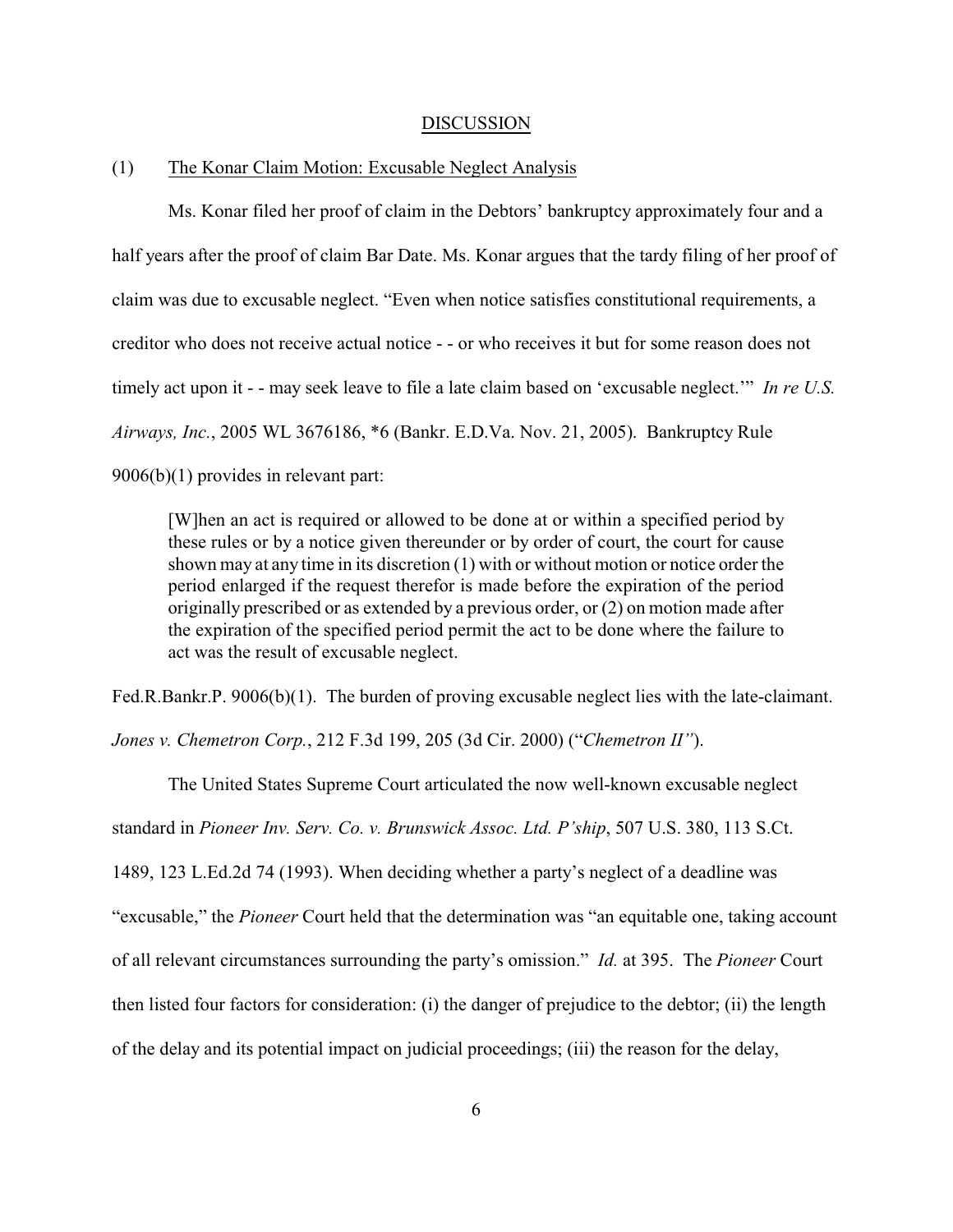including whether it was within the reasonable control of the movant; and (iv) whether the movant acted in good faith. *Id.* "All factors must be considered and balanced; no one factor trumps the others." *Hefta v. Off'l Comm. Of Unsecured Creditors (In re American Classic Voyages Co.),* 405 F.3d 127, 133 (3d Cir. 2005) citing *George Harms Constr. Co., Inc. v. Chao,* 371 F.3d 156, 164 (3d Cir. 2004).

#### (A) Prejudice

 The first *Pioneer* factor, prejudice, does not refer to an imagined or hypothetical harm; a finding of prejudice should be a conclusion based on the facts in evidence. *Manus Corp. v. NRG Energy, Inc. (In re O'Brien Envtl Energy, Inc.),* 188 F.3d 116, 127 (3d Cir. 1999). When addressing the issue of prejudice under the *Pioneer* test, the *O'Brien* Court discussed several relevant considerations, including: (i) whether the debtor was surprised or caught unaware by the assertion of a claim that it had not anticipated; (ii) whether payment of the claim would force the return of amounts already paid out under the confirmed plan or affect the distribution to creditors; (iii) whether payment of the claim would jeopardize the success of the debtor's reorganization; (iv) whether allowance of the claim would adversely impact the debtor; and (v) whether allowance of the claim would open the floodgates to other late claims. *Pro-Tec Serv., LLC v. Inacom Corp. (In re Inacom Corp.)* No. 04-390 (GMS), 2004 WL 2283599 at \*4 (D.Del. Oct. 4, 2004) *citing O'Brien Envtl*., 188 F.3d at 126-28.

In her motion, Ms. Konar argues that allowing her late-filed claim will not prejudice the estate because the Trustee is still in the process of resolving claims and has not made distributions to creditors. The record does not support her argument. At the hearing, the Trustee testified that he had already made two distributions to creditors. (Tr. 138:7 - 138:12). In support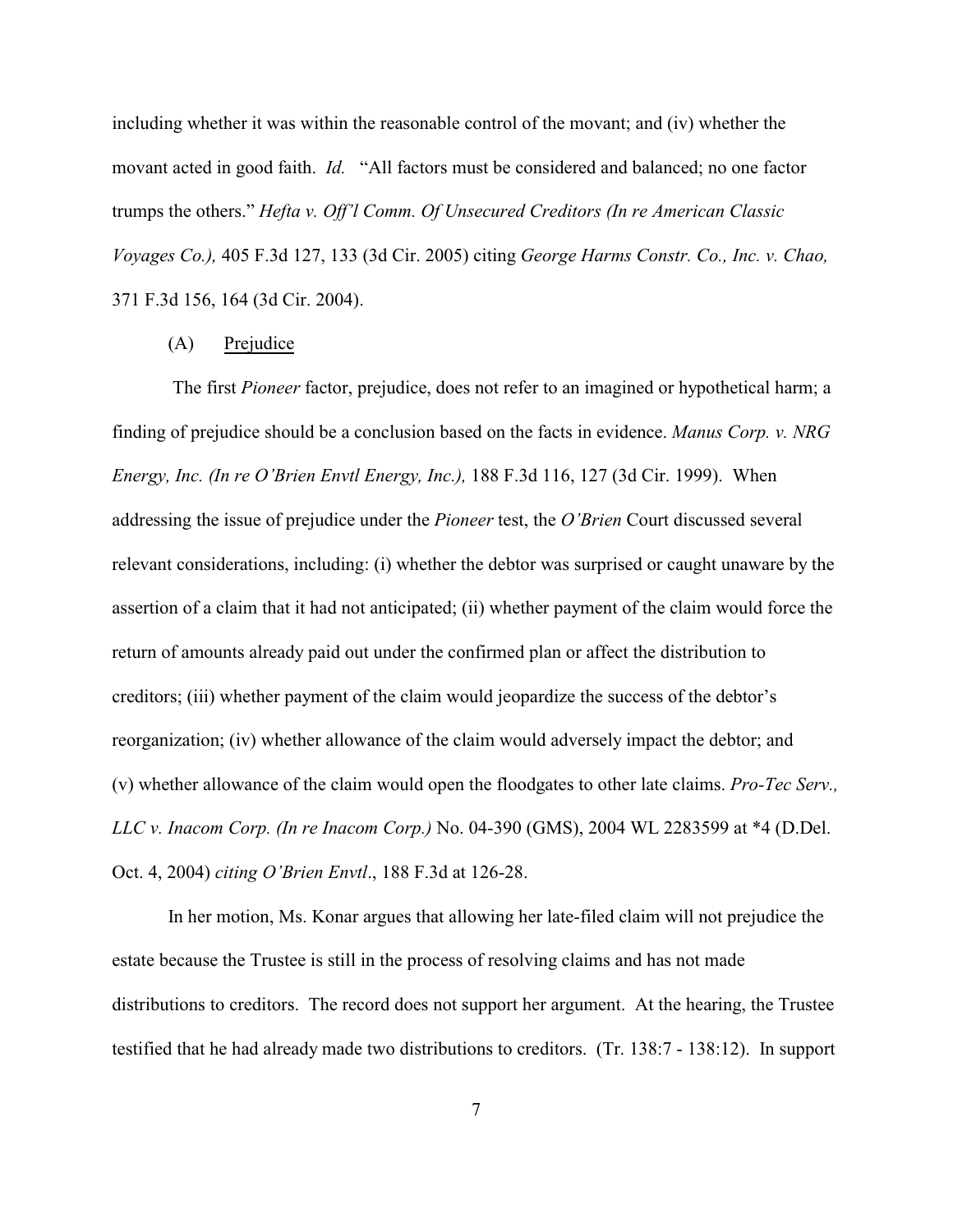of her argument, Ms. Konar cites *In re FLYi, Inc.*, No. 05-20011, 2008 WL 170555, \*4 (Bankr. D.Del. Jan. 16, 2008), and *In re Garden Ridge Corp.,* 348 B.R. 642, 646 (Bankr.D.Del. 2006), as examples of cases in which the courts allowed late-filed claims due, in part, to finding a lack of prejudice to the debtors. However, the facts of those cases are markedly different than those before me. In *Flyi*, the Court found no prejudice to the debtor from a claim asserted 18 months after the bar date because the claimant was asserting only a new legal basis for an already timelyfiled claim (the claim amount did not change), and the debtor had been engaged in ongoing litigation with the claimant. *Flyi*, 2008 WL 170555, \*4. In *Garden Ridge*, the Court determined that allowing a claim filed only one week after the bar date would not prejudice the debtor, when the debtor had scheduled a claim for the claimant, and the court found that allowing the late claim was unlikely to open a floodgate to additional late-claims. *Garden Ridge,* 348 B.R. at 646.

In this case, the Trustee argues, persuasively, that allowing untimely claims, such as Ms. Konar's, will cause prejudice to the Trust and other creditors. The Trustee testified without contradiction that the Debtors' books and records did not show any debt owed to Ms. Konar or that any correspondence or complaint had been received from Ms. Konar notifying the Debtors of a potential claim. (Tr. 151:25 - 153:18). *Cf. O'Brien Envtl*, 188 F.3d at 128 (finding that there was no question that the debtors were aware of the claim, which had been scheduled and had been discussed by the parties prior to the plan's effective date), *Pro-Tec,* 2004 WL 2283599 (finding no surprise when the debtor had listed claimant on its schedules), *Garden Ridge,* 348 B.R. at 646 (same). Nothing in this record supports a finding that the Debtors anticipated - - or should have anticipated - - Ms. Konar's \$1.25 million claim.

Because this is a liquidating chapter 11 case, there is no possibility of prejudice to the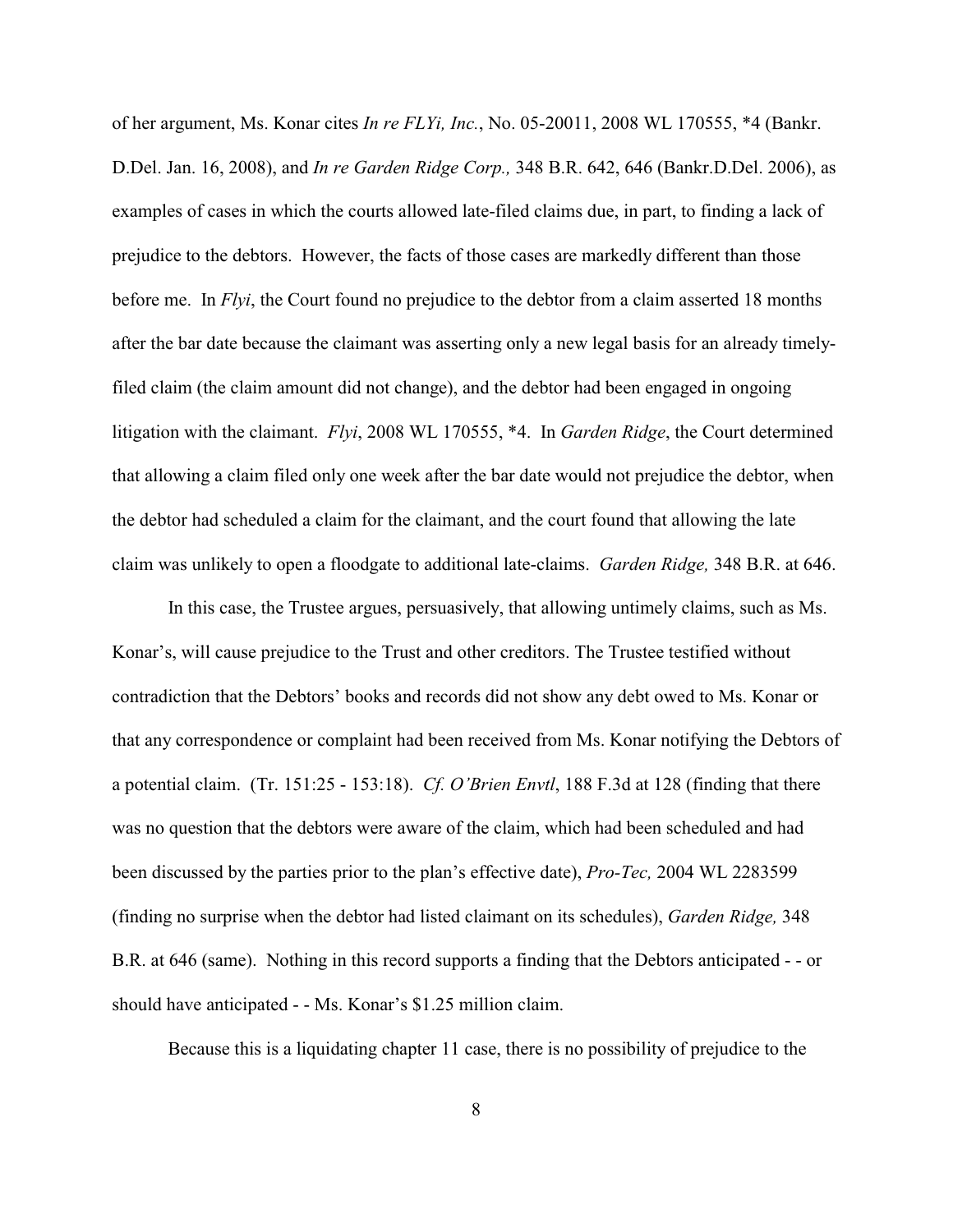Debtors' "reorganization," but disruption to the Trustee's efforts to complete distributions under the Modified Plan has already occurred. (Tr. 155:16 - 156:14).

Earlier in the Debtors' bankruptcy case, I noted that allowance of late-filed claims might open the floodgates to filings of similar claims:

As the Court is already aware from this and other similar matters now before it in the New Century case, allowance of late-filed claims in this case unquestionably will open a floodgate to similar claims by other borrowers. In fact, as evidenced by the number of pending objections to "late claims" and motions to allow "late claims," the flow has already begun.

*In re New Century TRS Holdings, Inc.,* 465 B.R. 38, (Bankr.D.Del. 2012). At the evidentiary

hearing, the Trustee testified that the continuous filing of late claims prejudices the Trust by

adding administrative costs and causing significant delay to wind-up the estate. (Tr. 155:16 -

156:1). Such prejudice was discussed by the *U.S. Airways* Court:

The establishment and enforcement of a bar date for filing claims "furthers the policy of finality designed to protect the interests of a debtor and his diligent creditors and the expeditious administration of the bankruptcy case." *In re Peters,* 90 B.R. 588, 597 (Bankr. N.D.N.Y. 1988). Furthermore, "to allow the debtor to be continually pursued by his creditors ad infinitum . . . would be to sanction a form of slow torture contrary to the spirit and purposes of the bankruptcy laws." *Id.* (quoting *Maine Bonding & Casualty Co. v. Grant (In re Grant)*, 45 B.R. 262, 264 (Bankr.D.Me.1984)).

In the instant case, the debtor would be prejudiced byallowing the [claimants] to assert their claim six months after the bar date had passed, particularly in a case as large as this. As noted above, U.S. Airways provided mailed notice to all known creditors and notice by publication to all "unknown" claimants of the applicable bar date. Following passage of the bar date, the debtor should reasonably be able to assume that all claimants needing to be dealt with in the plan have come forward to vindicate their rights, thereby allowing the debtor to calculate its potential liabilities for purposes of effectuating its reorganization. If the court were to allow the [claimants] to file a late claim solely because they were unaware of the bankruptcy filing, it is difficult to see on what basis the court could deny the same relief to dozens or perhaps hundreds of creditors who might now come forward and assert a previously unknown claim. Such a policy would, in effect, allow any creditor who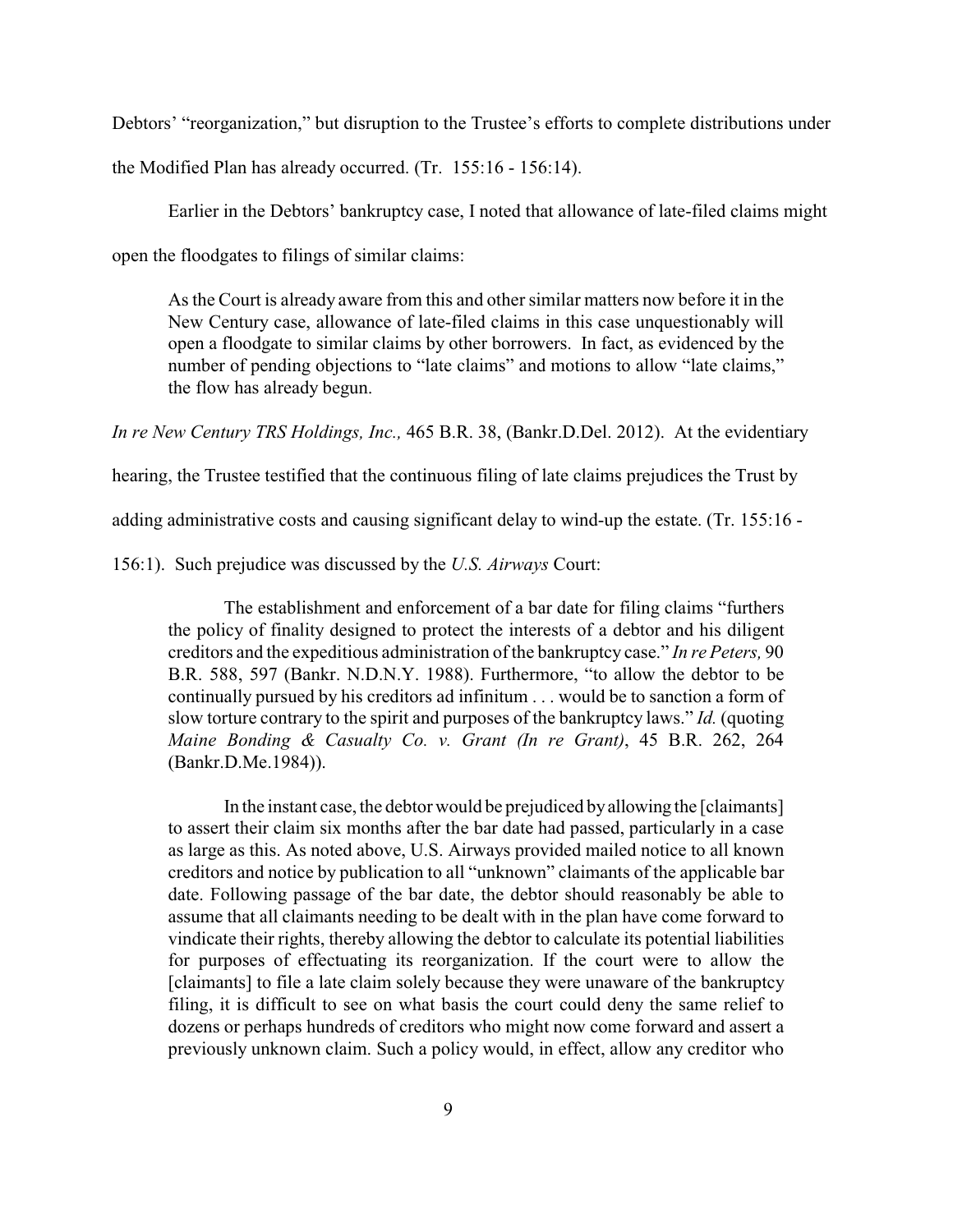has neglected to comply with a bar date to seek an extension on the grounds of excusable neglect because it did not read the notice. Hence, notice of a bar date by publication would be rendered a useless means of establishing a date by which all claims must be filed or forever barred. *In re Best Products Co., Inc.,* 140 B.R. 353, 359 (Bankr.S.D.N.Y.1992).

*U.S. Airways*, 2005 WL 3676186 at \*7 - \*8. These considerations are equally applicable to the case at bar. Preventing the continuous submission of late claims will permit the Trustee to finalize administration of the Trust and move to close the bankruptcy cases. Here, the record before me supports the conclusion that the Trust would suffer prejudice if Ms. Konar's late-filed claim is permitted.

### (B) Length of delay and impact on judicial proceedings

The second *Pioneer* factor to consider is the length of the delay in filing the proof of claim and the impact of the delay on the judicial proceedings. Ms. Konar filed her claim almost *four and a half years* after the Bar Date. As discussed above, the impact of allowing a late-filed claim at this juncture in the case would render the Bar Date meaningless; the continuous filing of late claims prevents the Trustee from completing distributions under the Modified Plan to creditors with timely-filed claims.

(C) Reason for the delay, including whether it was within the reasonable control of the movant.

Ms. Konar argues that her late filing is excusable because the Debtors failed to provide her with adequate notice of the bankruptcy filing and the Bar Date. She argues that she acted reasonably by filing her claim soon after she became aware of the Debtors' bankruptcy filing in late 2011. The Trustee argues that Ms. Konar was an unknown creditor of the Debtors at the time the Bar Date Notice was served and, therefore, notice by publication was constitutionally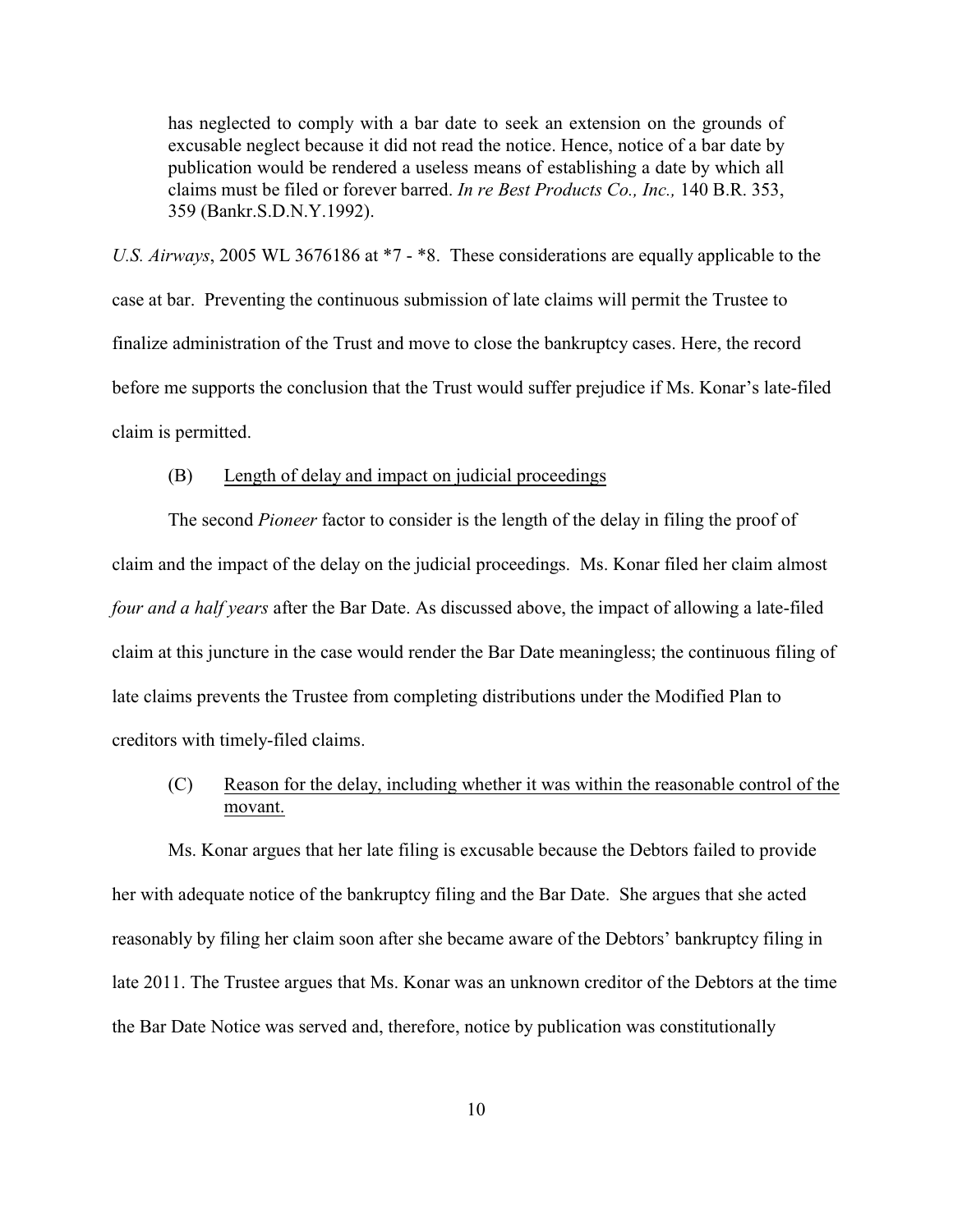sufficient.

The purpose and procedures for setting a claims bar date were aptly discussed by my

colleague, Judge Gross, in *In re Smidth & Co.,* 413 B.R. 161 (Bankr. D.Del. 2009):

Rule 3003(c)(3) of the Federal Rules of Bankruptcy Procedure authorizes courts to set bar dates by which proofs of claim or interest may be filed. This rule contributes to one of the main purposes of bankruptcy law, securing, within a limited time, the prompt and effectual administration and settlement of the debtor's estate. Setting an outside limit for the time to assert a right triggers due process concerns of which every court must be cognizant. This concern is resolved through notice: when a debtor provides proper notice to its creditors, due process is satisfied, and a court can bar creditors from asserting claims. What qualifies as proper notice, however, is dependent upon whether the creditor is known or unknown. If a creditor is known, the debtor must provide actual notice of the bankruptcy proceedings, whereas if the creditor is unknown, notice by publication is sufficient.

*Id.* at 165 citing, *inter alia*, *City of New York v. New York, N.H. & H.R. Co.*, 344 U.S. 293, 297,

73 S.Ct. 299, 97 L.Ed. 333 (1953), *Chemetron Corp. v. Jones*, 72 F.3d 341, 346 (3d Cir. 1995).

For creditors who receive the required notice, the bar date is a "drop-dead date" that prevents a

creditor from asserting prepetition claims unless he can demonstrate excusable neglect. *Berger v.*

*TransWorld Airlines, Inc. (In re TransWorld Airlines, Inc.)*, 96 F.3d 687, 690 (3d Cir. 1996).

In *Chemetron*, the Third Circuit Court of Appeals defined a "known" creditor as one

whose identity is either known or "reasonably ascertainable" by the debtor. *Chemetron,* 72 F.3d

at 346 citing *Tulsa Professional Collection Serv., Inc. v. Pope*, 485 U.S. 478, 108 S.Ct. 1340,

1347, 99 L.Ed.2d 565 (1988). The *Chemetron* Court further explained:

A creditor's identity is "reasonably ascertainable" if that creditor can be identified through "reasonablydiligent efforts." *Mennonite Bd. Of Missions v. Adams*, 462 U.S. 791, 798 n.4, 103 S.Ct. 2706, 2711 n.4, 77 L.Ed.2d 180 (1983). Reasonable diligence does not require "impracticable and extended searches . . . in the name of due process." *Mullane,* 339 U.S. at 317, 70 S.Ct. at 659 . . . . The requisite search instead focuses on the debtor's own books and records. Efforts beyond a careful examination of these documents are generally not required.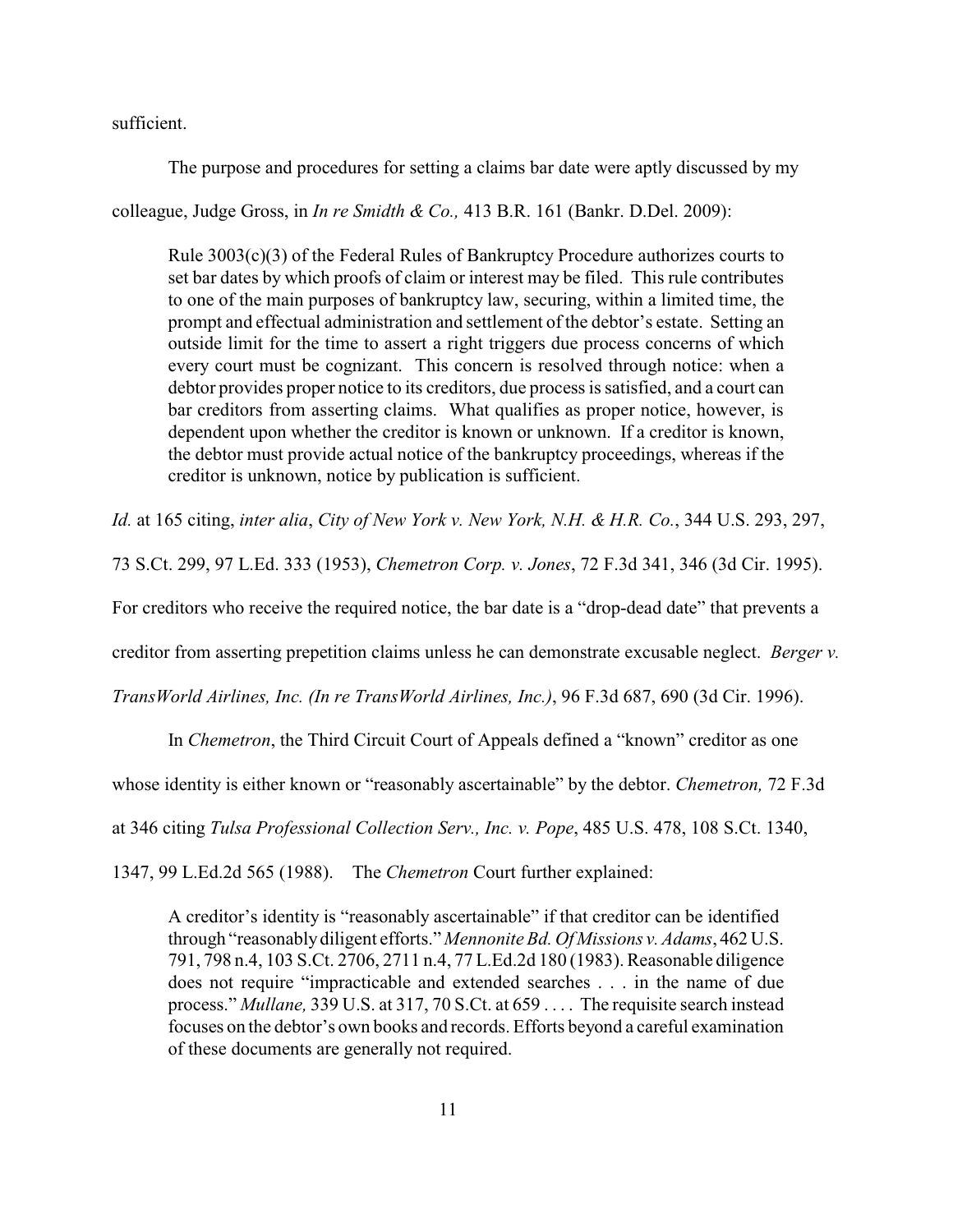*Id.* at 346-47. On the other hand, an "unknown" creditor is one whose "interests are either conjectural or future or, although they could be discovered upon investigation, do not in due course of business come to knowledge [of the debtor]." *Chemetron*, 72 F.3d at 346 quoting *Mullane v. Central Hanover Bank & Trust Co.*, 339 U.S. 306, 317, 70 S.Ct. 652, 659, 94 L.Ed. 865 (1950).

Ms. Konar argues that, as of the petition date, the Debtors had information about her and her loan in their files and, therefore, could have provided her with notice of the Bar Date. However, I have already held in this case that the availability of a borrower's name and address in the Debtors' loan files may reflect that the borrower was a *customer* of the Debtors but, without more, does not mean that the borrower was a *creditor* of the Debtors, known or otherwise. *White v. New Century TRS Holdings, Inc. (In re New Century TRS Holdings, Inc.)*, 450 B.R. 504, 512 (Bankr. D.Del. 2011) citing *Hebell v. NVR, Inc.,* 1997 WL 417363, \*2 (N.D. Ill. July 21, 1997) (Holding that homeowner-mortgagors were not known creditors, even though their identities were "reasonably ascertainable" from the debtors' loan service records, when those records did not indicate that the mortgagors were potential class members who could file suit in the future, thereby becoming claimants). The Trustee testified, without contradiction, that the Debtors' books and records did not show any debt owed to Ms. Konar or any notice from Ms. Konar of a potential claim as of the date the Bar Date Notice was served. (Tr. 151:25 - 153:23).

Ms. Konar also argues that the Debtors should have known about her claims as of the Petition Date due to their knowledge of problems, generally, with the Debtors' lending practices. She argued that the Debtors' schedules list over 500 pending law suits filed before the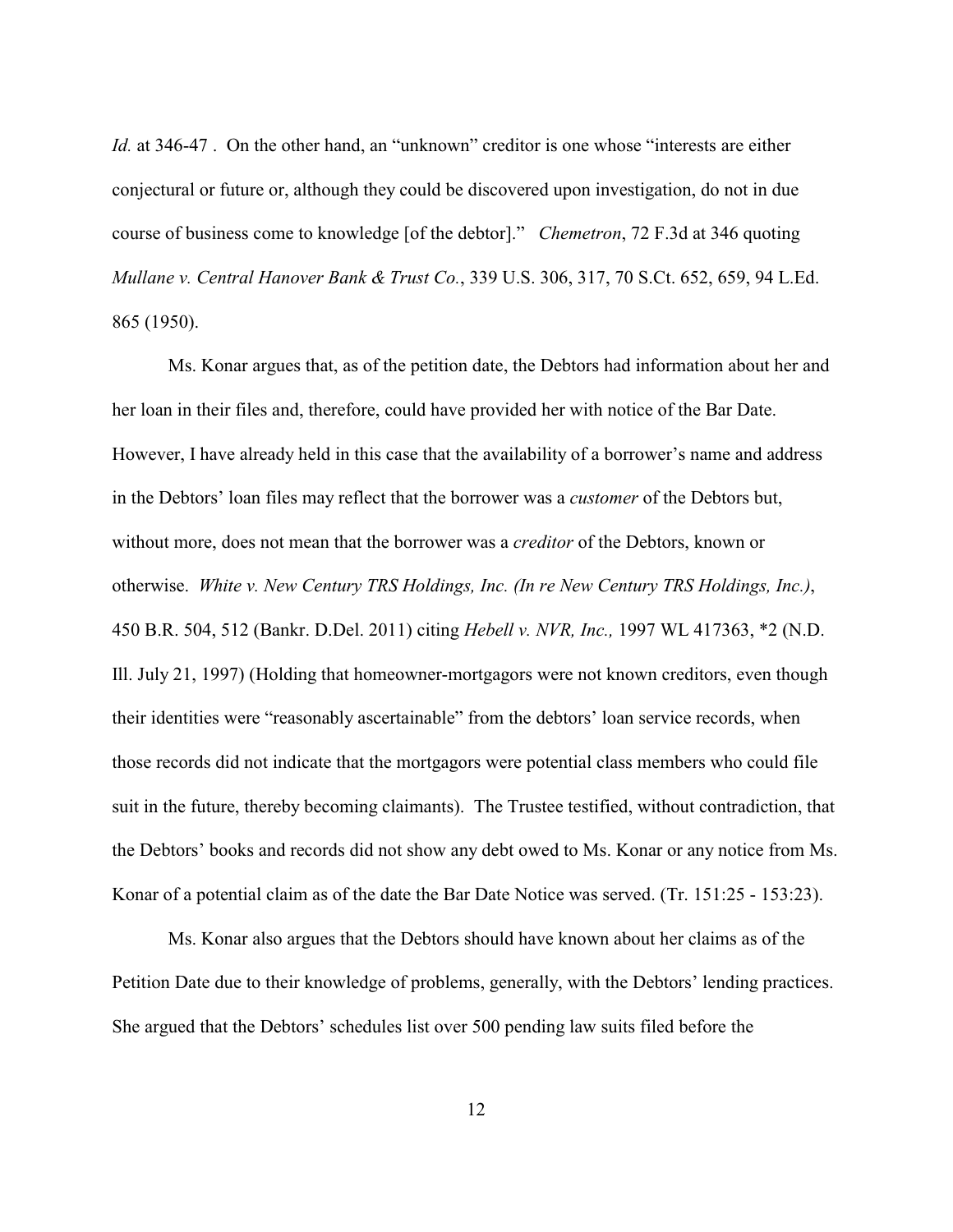bankruptcy filing. A similar argument was raised by another *pro se* claimant, Kimberly S.

Cromwell, who also sought allowance of a late-filed proof of claim. With respect to these

arguments, I have already decided as follows:

[The claimant] also argues that the Debtors should have known about her claims as of the Petition Date due to their knowledge of problems, generally, with the Debtors' lending practices. She asserts that the Debtors' schedules list over 500 pending law suits, including 168 complaints alleging fraud and violations of TILA or RESPA; 94 complaints to quiet title to real property; and 58 complaints alleging breach of contract or breach of fiduciary duty claims. The Debtors provided actual notice to those borrowers who served complaints or sent correspondence to the Debtors asserting claims prior to the bankruptcy filing. (Tr. 136:2 - 136:9). Litigation brought by unrelated third parties, however, does not constitute notice to the Debtors of [the claimant's] particular claims.

. . . .

The gist of [the claimant's] arguments is that the Debtors should have known that *all borrowers*, including herself, were known potential claimants based upon the pending litigation, internal reports and flawed - - allegedly fraudulent - - lending practices. However, as noted above, the Third Circuit has recognized that "[a]n 'unknown' creditor is one whose 'interests are either conjectural or future or, although they could be discovered upon investigation, do not in due course of business come to knowledge [of the debtor].'" *Chemetron*, 72 F.3d at 346 quoting *Mullane*, 339 U.S. at 317. The Debtors did not have a "duty to search out each conceivable or possible creditor and urge that person or entity to make a claim against it." *Chemetron*, 72 F.3d at 346 quoting *In re Charter Co.,* 125 B.R. 650, 654 (M.D.Fla. 1991). "[S]uch a requirement would completely vitiate the important goal of prompt and effectual administration and settlement of debtors' estates." *Chemetron*, 72 F.3d at 348.

The Debtors originated more than *one million* loans between 2003 and its bankruptcy filing in 2007. (Tr. 85:19 - 86:11). Lawsuits by approximately only 320 borrowers did not provide the Debtors with notice that *all* borrowers held claims. As discussed in a related decision issued in this case on August 30, 2013, Suzanne Uhland, counsel for the Debtors, testified credibly that the Debtors did not associate their "kick-out" reports or "scratch and dent pools" with potential claims by **borrowers** 

> [The Debtors] viewed the scratch and dent pools as loans that had . . . documentation problems that affected their enforceability and therefore the loan value . . . [The Debtors]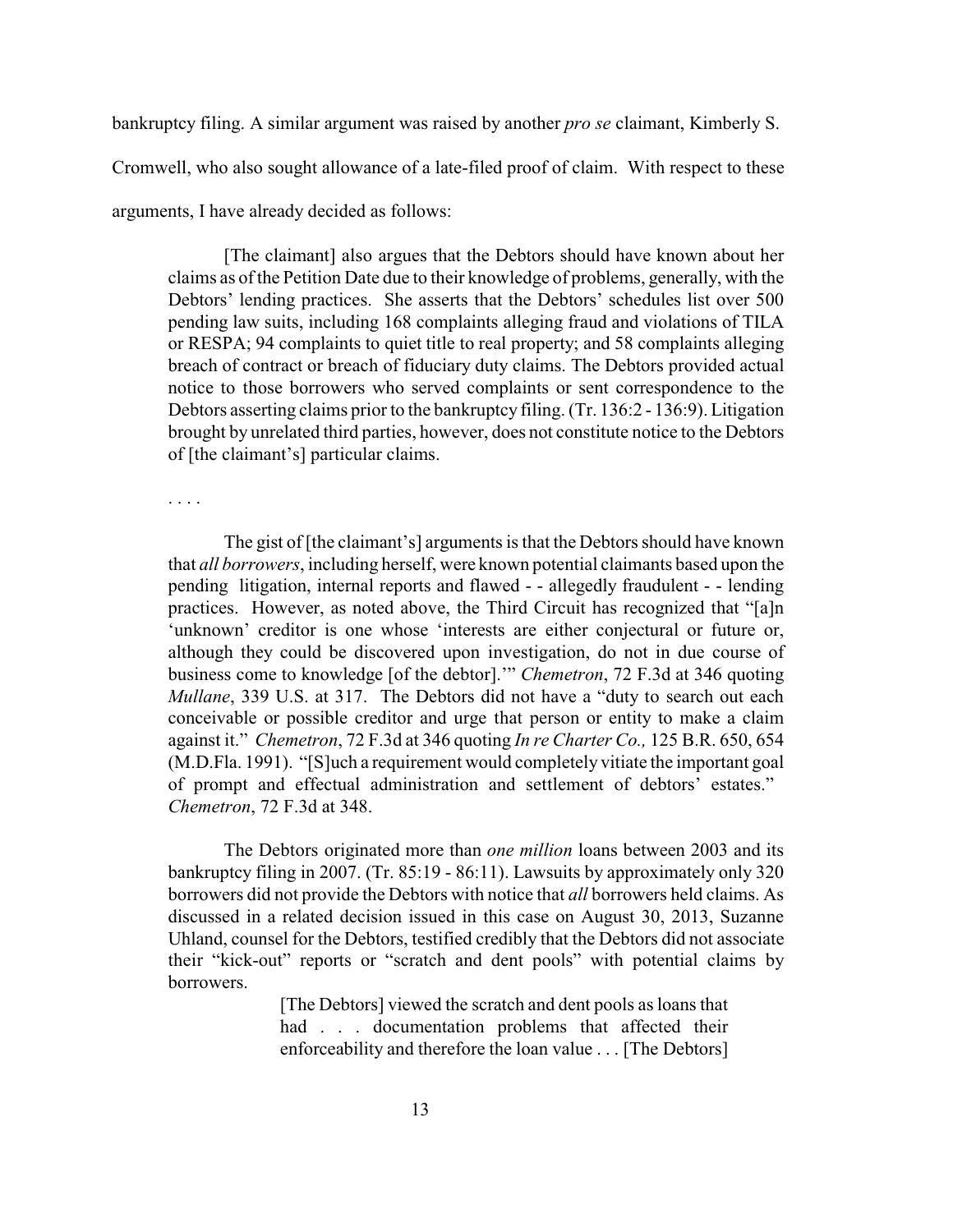didn't correlate the scratch and dent loan pools with borrower claims. Tr. 80:5 - 80:9. The same was true with respect to the "kickout loans." Tr. 82:9- 82:16 ("My view is that the fact a loan was kicked out doesn't correlate with the borrower having a claim against New Century.").

*In re New Century TRS Holdings, Inc.*, 2013 WL 4671734, \*8 (Bankr. D.Del. Aug. 30, 2013).

*In re New Century TRS Holdings, Inc.*, 2014 WL 842637, \*5 (Bankr. D.Del. Mar. 4, 2014).

Ms. Konar was an unknown creditor at the time the Bar Date Notice was served. Nothing in the record before me suggests that Ms. Konar's claim could have been "discovered upon investigation," or is a claim that "in the due course of business [came] to knowledge of" the Debtors. *Chemetron*, 72 F.3d at 346. Notice by publication generally suffices to meet due process standards for unknown creditors. *Chemetron*, 72 F.3d at 346. In a previous decision in the Debtors' bankruptcy case, I concluded that the Debtors' publication of the Bar Date Notice in the national edition of the *Wall Street Journal*, supplemented with notice published in the *Orange County Register*, satisfied due process requirements for unknown creditors. *In re New Century TRS Holdings, Inc.*, 2013 WL 4671734, \*8 (Bankr. D.Del. Aug. 30, 2013). Because Ms. Konar was an unknown creditor, she was not entitled to actual notice of the Bar Date. She received constitutionally adequate notice of the Bar Date by publication.

(D) Good faith of the movant

There is nothing in the record to indicate that Ms. Konar acted in bad faith.

## (E) Excusable Neglect - Conclusion

Upon consideration of the *Pioneer* factors, in light of the totality of the circumstances in this case, I conclude that Ms. Konar has failed to show that the late filing of her claim was due to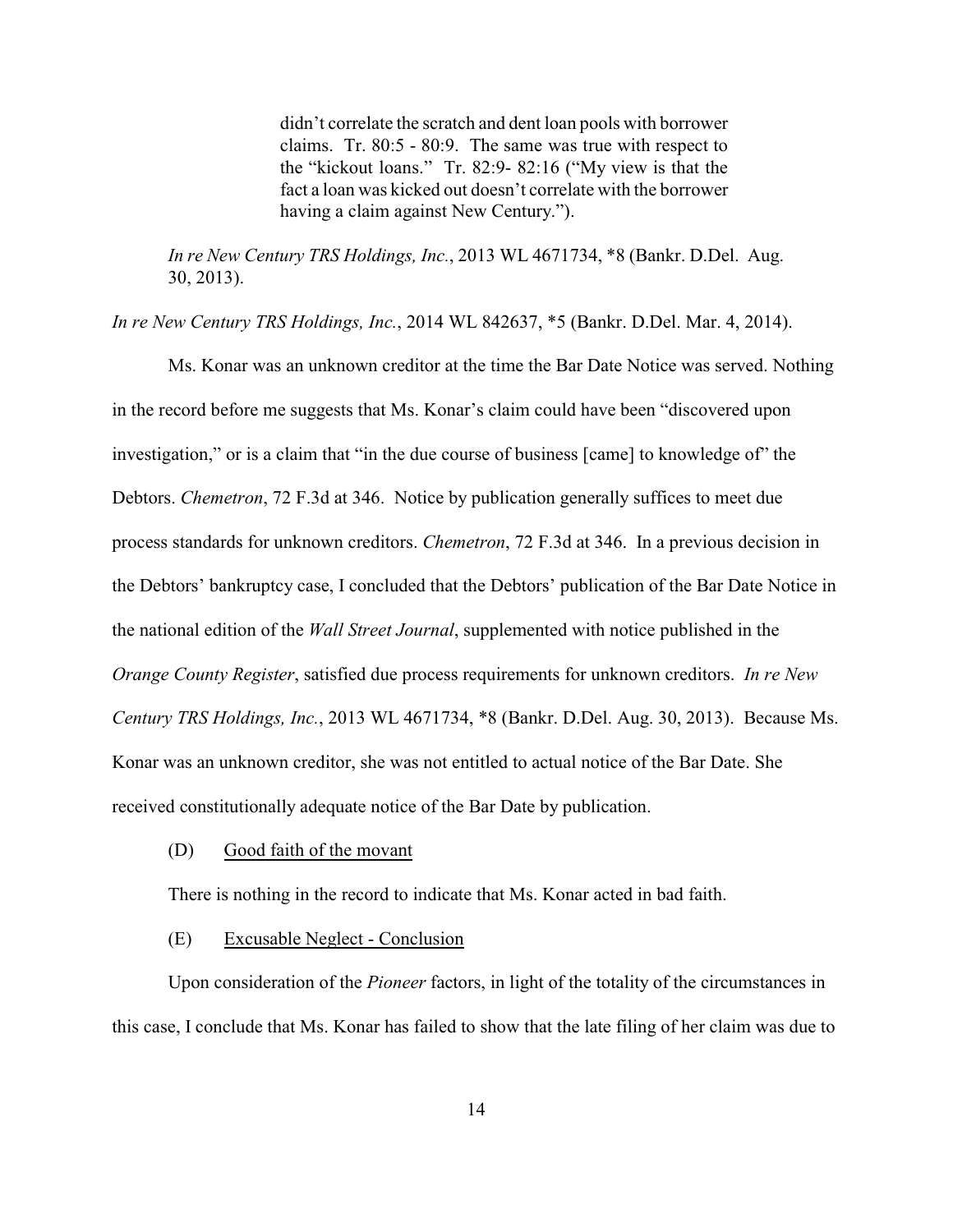excusable neglect.

### (2) The New Evidence Motion

Ms. Konar's New Evidence Motion (i) asserts legal arguments that are repetitive of arguments she already asserted in the Konar Claim Motion; (ii) asserts legal arguments related to the merits of her pre-petition claim; and (iii) attaches documents that she claims refute the truthfulness of the Trustee's testimony and exhibits showing that the Konar Loan was transferred by the Debtor pre-petition. The documents attached (jointly, the "New Evidence") include: (i) an Assignment of Deed of Trust dated April 23, 2012, signed by New Century Mortgage Corporation by its attorney in fact Ocwen Loan Servicing, LLC (the "Assignment"); (ii) the first page of a letter dated October 17, 2013 from Ocwen Loan Servicing, LLC ("Ocwen") to Ms. Konar responding to Ms. Konar's request for information about her loan, and highlighting the paragraph that reads "Ocwen acquired the servicing rights of the loan from Weichert Financial Services on October 1, 2007 with the loan past due for the October 1, 2007 contractual payment" (the "Ocwen Letter"); (iii) an Ocwen Payment Reconciliation History dated April 20, 2012 with handwritten notes (the "Payment History"); and (iv) the first page of a memo dated March 7, 2007 from Stewart Title Insurance Company to All New York State Office Counsel, Managers and Agents, reading, in part, that "We have been alerted that you may experience a problem in receiving funds from the lender/broker listed below: New Century Mortgage . . . ." (the "Stewart Title Memo").

The Trustee objects to the New Evidence Motion, arguing that Ms. Konar's "new evidence" does not meet the requirements for supplemental pleadings set forth in Fed.R.Civ.P. 15(d), which provides that "a court may, on just terms, permit a party to serve a supplemental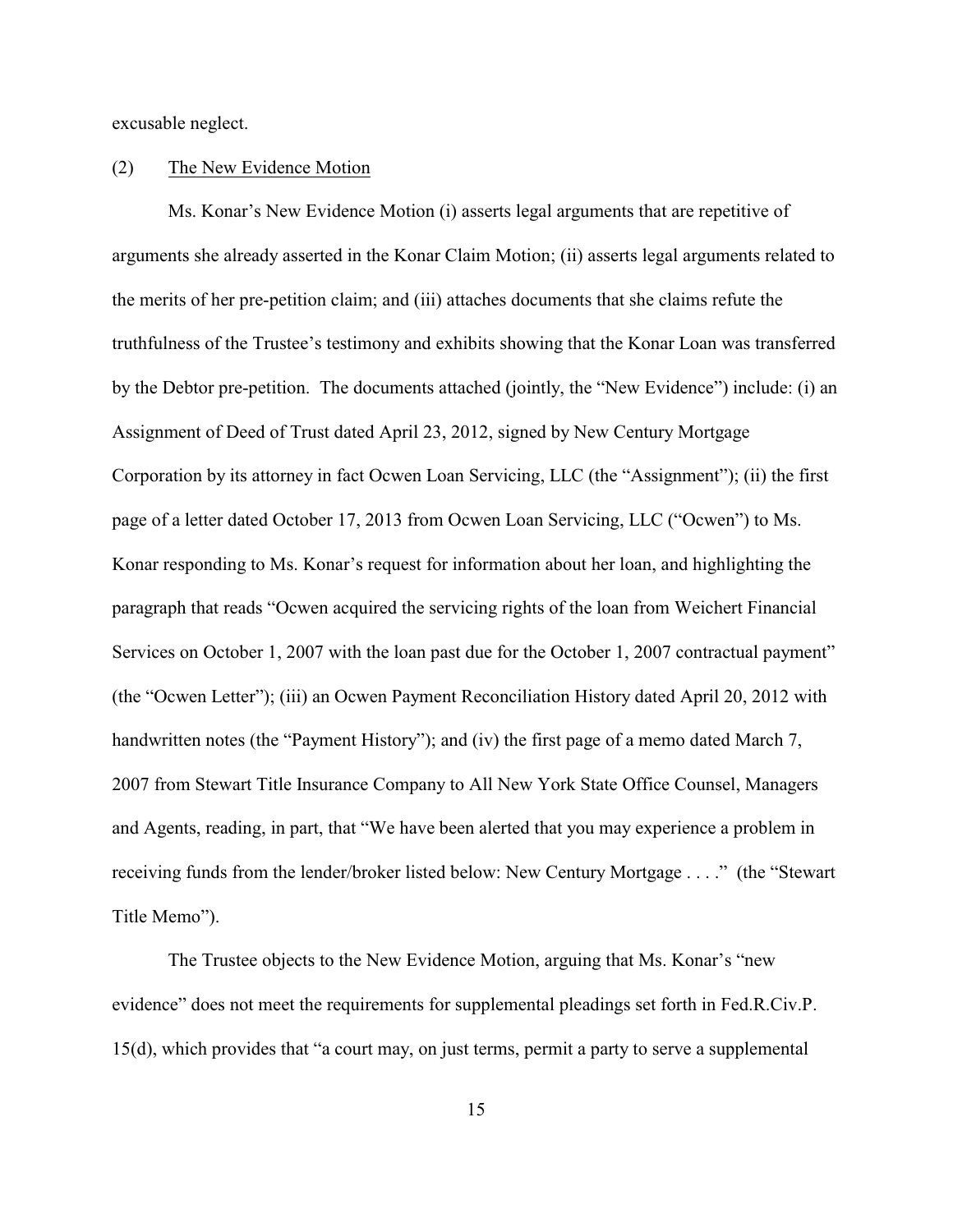pleading setting out any transaction, occurrence, or event that happened *after the date of the pleading to be supplemented*." Fed.R.Civ.P. 15(d) (emphasis added). The Trustee argues that the New Evidence was available before the evidentiary hearing on the Konar Claim Motion and, therefore, the Court should not consider it.

Ms. Konar filed the New Evidence Motion in the adversary proceeding, rather than the main case in which the Konar Claim Motion is pending. However, the substance of the New Evidence Motion and the Trustee's response indicate that the parties view the motion as applying to the Konar Claim Motion, not the adversary proceeding. Therefore, the Trustee's reliance on Rule 15(d) in connection with the Konar Claim Motion is misplaced because the Konar Claim Motion is a "contested matter." Fed.R.Bankr.P. 9014. Pursuant to Bankruptcy Rule 9014(c), Bankruptcy Rule 7015 (which makes Fed.R.Civ.P. 15 applicable to adversary proceedings) does not apply to contested matters. Although Bankruptcy Rule 9014(c) further provides that "the court may at any stage in a particular matter direct that one or more of the others rules of Part VII shall apply," I will not apply Rule 15 here because the New Evidence Motion is more akin to a motion to reopen the record to submit additional evidence, rather than a motion to supplement the pleadings.

Whether the record should be reopened to allow a party to submit additional evidence is within the discretion of the trial court. *Zenith Radio Corp. v. Hazeltine Research, Inc.*, 401 U.S. 321, 331-32, 91 S.Ct. 795, 802-03, 28 L.Ed.2d 77 (1971). In deciding whether to reopen a case, the court should consider (i) the burden, if any, on the parties and their witnesses, (ii) whether undue prejudice may result if the relief is not granted, and (iii) concerns about judicial economy. *Rochez Bros., Inc. v. Rhoades*, 527 F.2d 891, 894 n.6 (3d Cir. 1975). *See also Joy Tech., Inc. v.*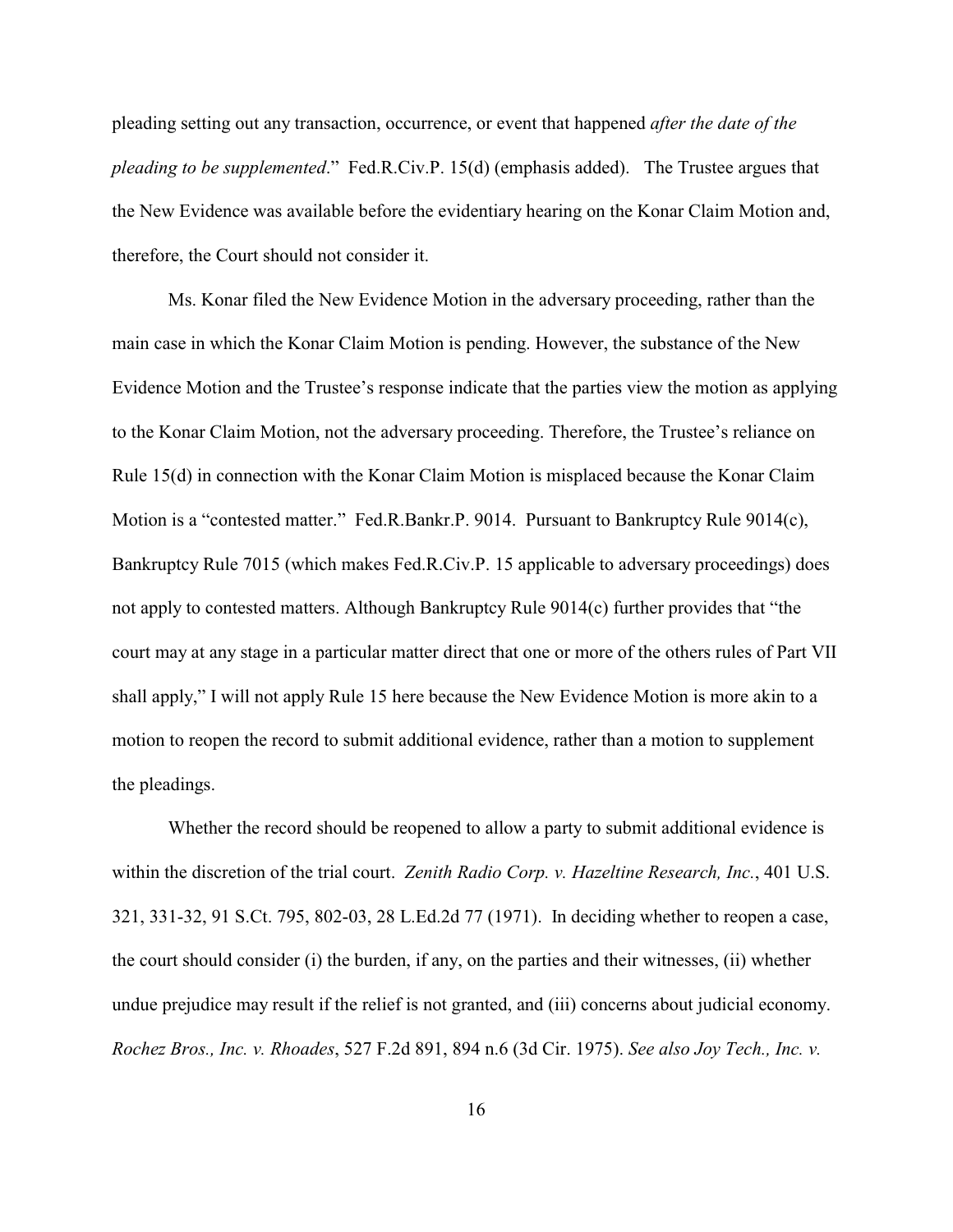*Flakt, Inc.*, 901 F.Supp. 180, 181 (D.Del. 1995) quoting 6A James Wm. Moore et al., *Moore's Federal Practice*, §59.04[13] (2d ed. 1995) ("The trial court should consider the motion to reopen 'in light of all the surrounding circumstances and either grant or deny it in the interest of fairness and substantial justice.'").

I will exercise discretion and consider the New Evidence. Upon consideration of all of the surrounding factors in this case, I perceive that judicial economy is best served by addressing the New Evidence at this point.

The New Evidence does not provide any basis for doubting the accuracy or truthfulness of the Debtors' books and records, or the Trustee's testimony and exhibits. The Assignment, the Ocwen Letter and the Payment History were prepared by and provided to Ms. Konar by a nondebtor third party (Ocwen), claiming to have certain rights to her Loan *after* the Loan was transferred by the Debtors. The Debtors' records show that Credit Suisse took possession of the Konar Loan from the Debtors in March 2007; the Ocwen Letter and the Payment History describe Ocwen obtaining an interest in the Konar Loan as of October 2007. New Century has not claimed any interest in, or control over, the Konar Loan after it was transferred.<sup>9</sup> The Assignment was prepared by Ocwen in 2012, asserting to act as "attorney in fact" for New Century Mortgage Corporation. This Court has no jurisdiction to consider Ms. Konar's allegations regarding Ocwen's authority to prepare and/or file the Assignment. *Carr v. JP Morgan Chase Bank, N.A.,* 505 B.R. 431 (Bankr. D.Del. Feb. 3, 2014) (holding that this Court does not have jurisdiction to consider whether non-debtor third parties fabricated or falsified

 $9<sup>9</sup>$ Ms. Konar's arguments for avoidance of post-petition transfers based on the New Evidence are not persuasive because there is nothing in the record to indicate that the *Debtors* transferred the Konar Loan to Ocwen post-petition.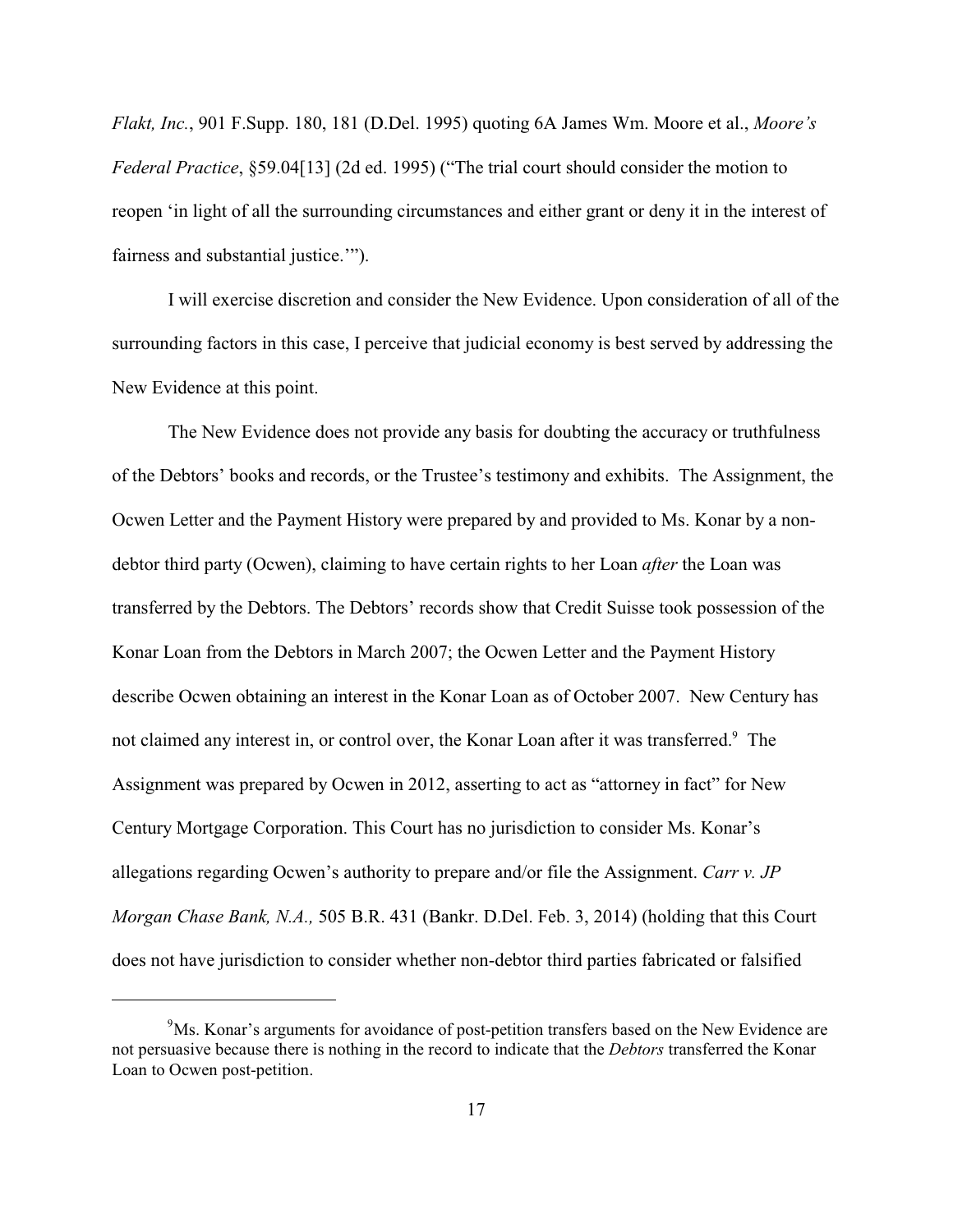documents filed in a state recorder's office). There is no basis to connect the Stewart Title Memo to the Konar Loan, which was granted in North Carolina and not New York, and Ms. Konar makes no argument as to how her loan and the Stewart Title Memo are related.<sup>10</sup>

After consideration of Ms. Konar's "New Evidence," I conclude that there is no basis to change my decision to deny the Konar Claim Motion. To the extent the New Evidence Motion asks that Mr. Konar's claim be allowed, the New Evidence Motion will be denied.

## (3) The Adversary Proceeding

In light of the disposition of the Konar Claim Motion, Ms. Konar's adversary proceeding (No. 12-50187) will be dismissed. *Robert Christopher Assoc. v. Franklin Realty Group, Inc. (In re FRG, Inc.),* 121 B.R. 710, 714 (Bankr. E.D.Pa. 1990) ("Clearly, a creditor cannot circumvent the temporal proscription of a bar date by the facile device of filing an adversary proceeding against a debtor after the bar date has run."); *see also In re Grand Union Co.,* 204 B.R. 864, 871 (Bankr. D.Del. 1997) ("[T]he claims bar date operates as a federally created statute of limitations, after which the claimant loses all of her right to bring an action against the debtor.").

 $10$ <sup>10</sup>The Stewart Title Memo indicates the Debtors were having financial difficulties prior to the bankruptcy filing. The Debtors' financial problems are well-documented in the Final Report of Michael J. Missal, Bankruptcy Court Examiner, February 29, 2008 (D.I. 5518) and other filings in the bankruptcy case. The Stewart Title Memo does not provide a basis for doubting the accuracy or truthfulness of the Debtors' books and records as related to Ms. Konar's Loan.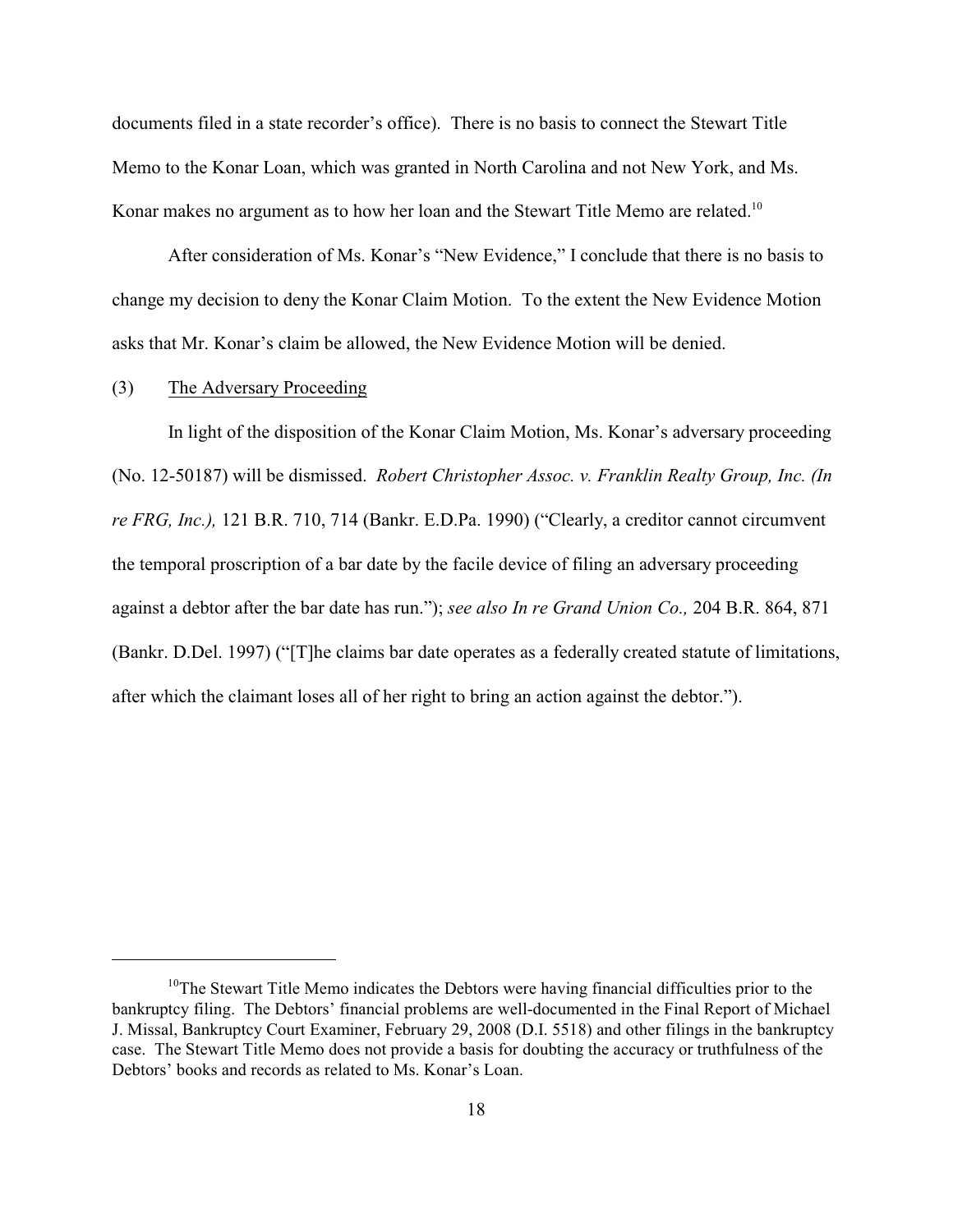## **CONCLUSION**

For the reasons set forth above, the Konar Claim Motion and the New Evidence Motion will be denied. The Trustee's motion to dismiss Adversary Proceeding No. 12-50187 will be granted. An appropriate Order follows.

BY THE COURT:

 $\overline{\mathcal{M}}$ l KEVIN J. CAREY UNITED STATES BANKRUPTCY JUDGE

Dated: May 23, 2014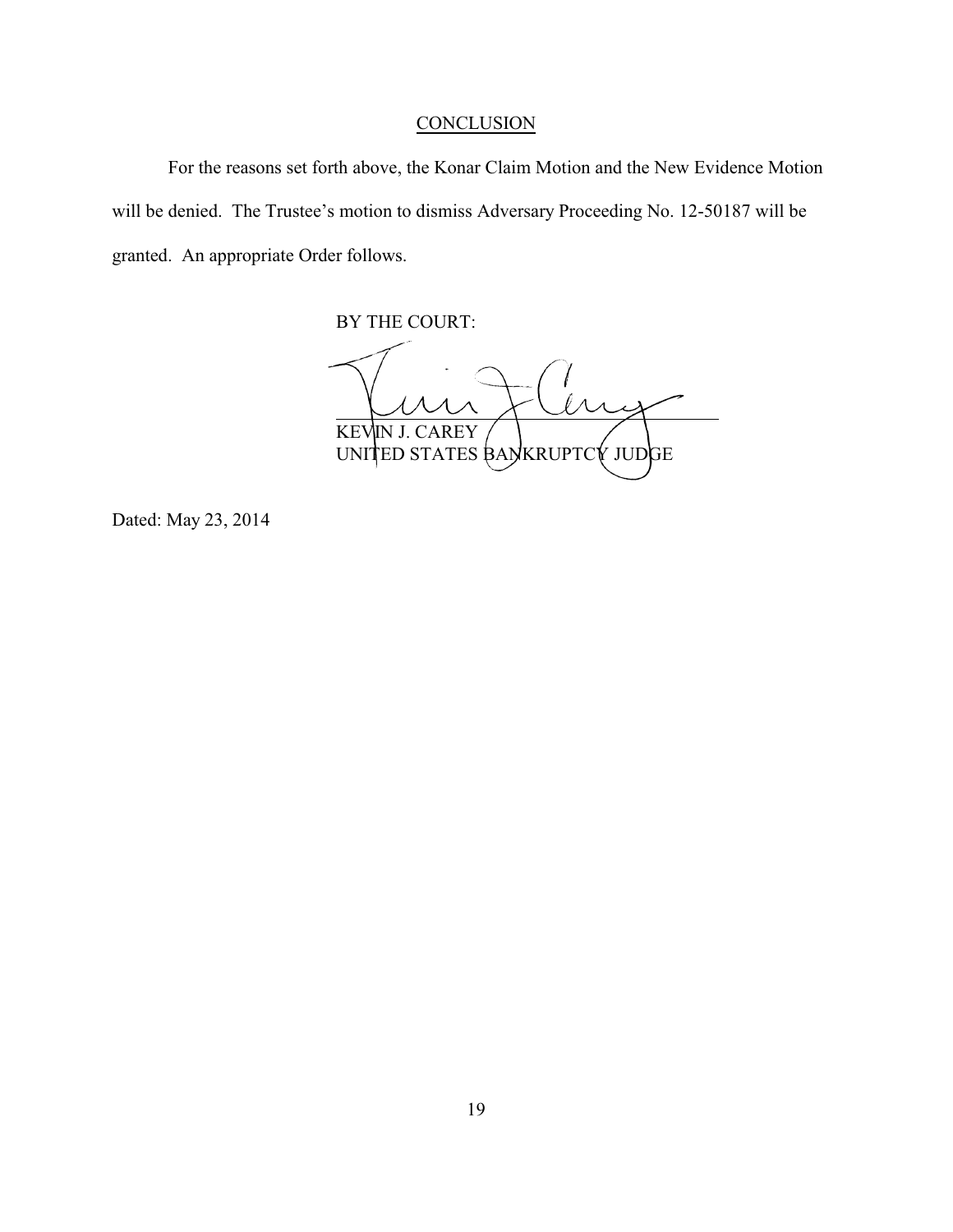## **UNITED STATES BANKRUPTCY COURT FOR THE DISTRICT OF DELAWARE**

| In re                   |                                        | <b>CHAPTER 11</b> |                              |
|-------------------------|----------------------------------------|-------------------|------------------------------|
|                         |                                        |                   | (Jointly Administered)       |
|                         | <b>NEW CENTURY TRS HOLDINGS, INC,:</b> |                   |                              |
| et al.                  |                                        |                   | Case No. 07-10416 (BLS)      |
|                         | Debtors                                |                   | (D.I. 10743, 10744)          |
| <b>CHRISTINE KONAR,</b> |                                        |                   | Adv. Pro. No. 12-50187 (KJC) |
|                         | Plaintiff,                             |                   | (Re: D.I. 5, 24)             |
|                         | V.                                     |                   |                              |
|                         | <b>NEW CENTURY TRS HOLDINGS, INC.:</b> |                   |                              |
| et al.                  | Defendants                             |                   |                              |

### **ORDER**

AND NOW, this  $23<sup>rd</sup>$  day of May, 2014, upon consideration of the following motions filed in the main bankruptcy case: Motion of Christine Konar, *pro se*, to Consider Proof of Claim Timely Filed (D.I. 10743), and (ii) Motion to Amend Proof of Claim (D.I. 10744) (together, the "Konar Claim Motion"); and the responses and other pleadings related thereto, and after a hearing on notice; and further

upon consideration of the Motion of New Century Liquidating Trust To Dismiss Adversary Proceeding Complaint (the "Motion to Dismiss Adversary") (Adv. D.I. 5), and the Motion for Supplemental New Evidence Pleading (the "New Evidence Motion") (Adv. D.I. 24) filed in the above-captioned adversary proceeding, and the responses and other pleadings related thereto;